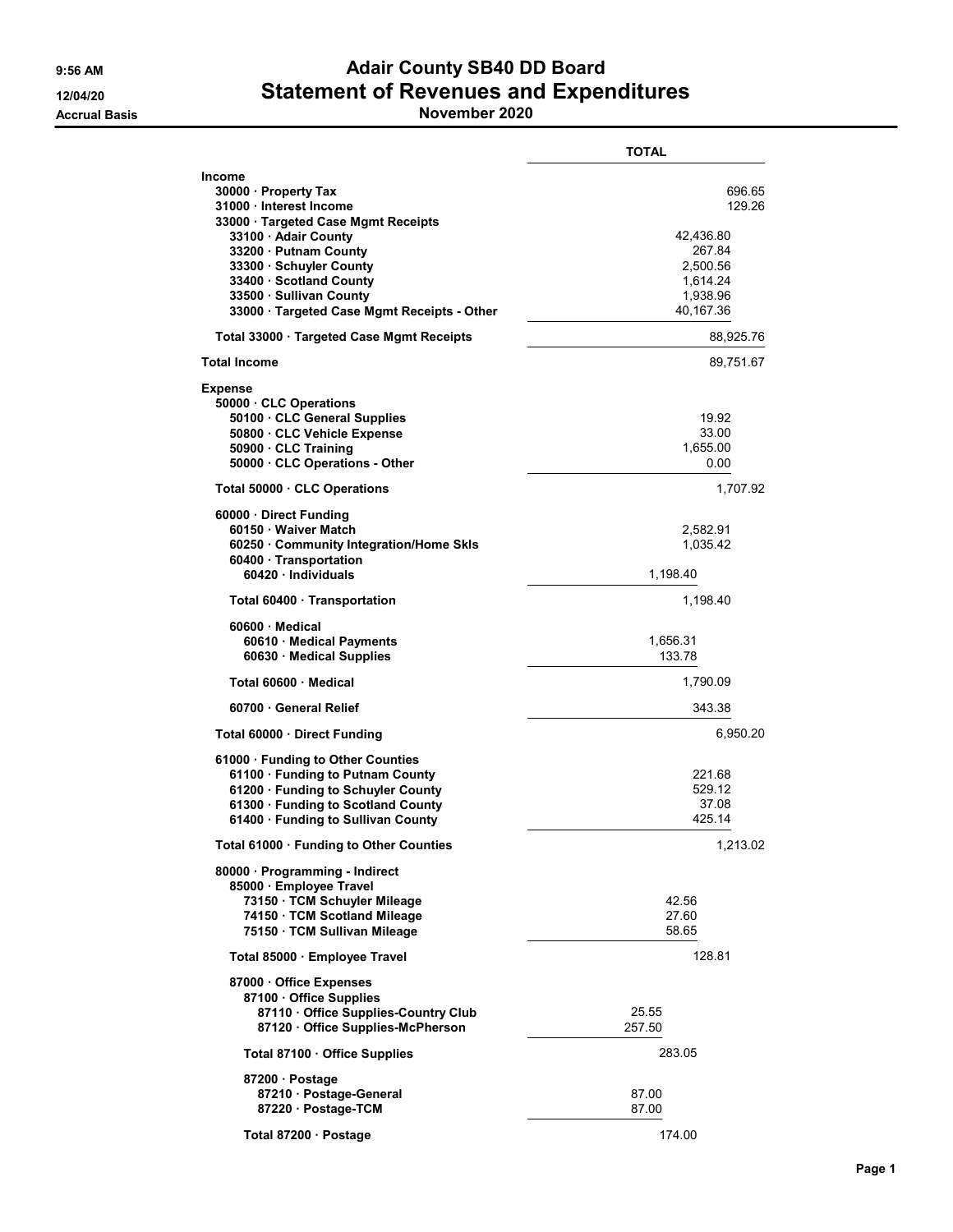## 9:56 AM **Adair County SB40 DD Board** 12/04/20 Statement of Revenues and Expenditures

Accrual Basis **November 2020** 

|                                                                                                                                                                                                                                                                               | <b>TOTAL</b>                                                                                    |
|-------------------------------------------------------------------------------------------------------------------------------------------------------------------------------------------------------------------------------------------------------------------------------|-------------------------------------------------------------------------------------------------|
| 87400 Copier<br>87420 Copier-McPherson                                                                                                                                                                                                                                        | 32.74                                                                                           |
| Total 87400 · Copier                                                                                                                                                                                                                                                          | 32.74                                                                                           |
| 87700 · Building Maintenance<br>87710 · Janitorial<br>87711 · Janitorial-Country Club<br>87712 Janitorial-McPherson                                                                                                                                                           | 708.26<br>123.63                                                                                |
| Total 87710 Janitorial                                                                                                                                                                                                                                                        | 831.89                                                                                          |
| 87720 · Lawn Care<br>87721 · Lawn Care-Country Club<br>87722 · Lawn Care-McPherson                                                                                                                                                                                            | 50.00<br>15.00                                                                                  |
| Total 87720 · Lawn Care                                                                                                                                                                                                                                                       | 65.00                                                                                           |
| Total 87700 · Building Maintenance                                                                                                                                                                                                                                            | 896.89                                                                                          |
| 87800 · Software & Technology<br>87830 · Soft & Tech- Managed IT                                                                                                                                                                                                              | 4,279.43                                                                                        |
| Total 87800 · Software & Technology                                                                                                                                                                                                                                           | 4,279.43                                                                                        |
| 87900 · Representative Payee Expense                                                                                                                                                                                                                                          | 36.00                                                                                           |
| Total 87000 · Office Expenses                                                                                                                                                                                                                                                 | 5,702.11                                                                                        |
| 87500 · Personnel<br>51000 CLC Personnel<br>51100 CLC Center Salary Expense                                                                                                                                                                                                   | 3,369.47                                                                                        |
| Total 51000 · CLC Personnel                                                                                                                                                                                                                                                   | 3,369.47                                                                                        |
| 66000 · Payroll Expenses<br>66500 · Salary Sick<br>66700 · Salary Vacation<br>66000 · Payroll Expenses - Other                                                                                                                                                                | 5,918.44<br>1,020.61<br>6,243.04                                                                |
| Total 66000 · Payroll Expenses                                                                                                                                                                                                                                                | 13,182.09                                                                                       |
| 70300 · TCM Admin Salary<br>71110 · TCM Adair Salary Expense<br>72110 · TCM Putnam Salary Expense<br>73110 · TCM Schuyler Salary Expense<br>74110 · TCM Scotland Salary Expense<br>75110 · TCM Sullivan Salary Expense<br>87510 · Salary Expense<br>87540 · Employee Benefits | 7,209.35<br>23,133.67<br>1,806.47<br>2,745.90<br>1,590.06<br>2,781.93<br>18,073.96<br>26,874.53 |
| Total 87500 · Personnel                                                                                                                                                                                                                                                       | 100,767.43                                                                                      |
| 89000 Utilities<br>89100 · Electricity<br>89110 · Electricity-Country Club<br>89130 · Electricity-314 E McPherson                                                                                                                                                             | 83.95<br>204.90                                                                                 |
| Total 89100 · Electricity                                                                                                                                                                                                                                                     | 288.85                                                                                          |
| 89200 Gas<br>89210 Gas-Country Club<br>89220 Gas-McPherson                                                                                                                                                                                                                    | 35.48<br>36.44                                                                                  |
| Total 89200 · Gas                                                                                                                                                                                                                                                             | 71.92                                                                                           |
| 89300 Trash<br>89310 · Trash-Country Club<br>89320 Trash-McPherson                                                                                                                                                                                                            | 69.08<br>95.80                                                                                  |
| Total 89300 Trash                                                                                                                                                                                                                                                             | 164.88                                                                                          |